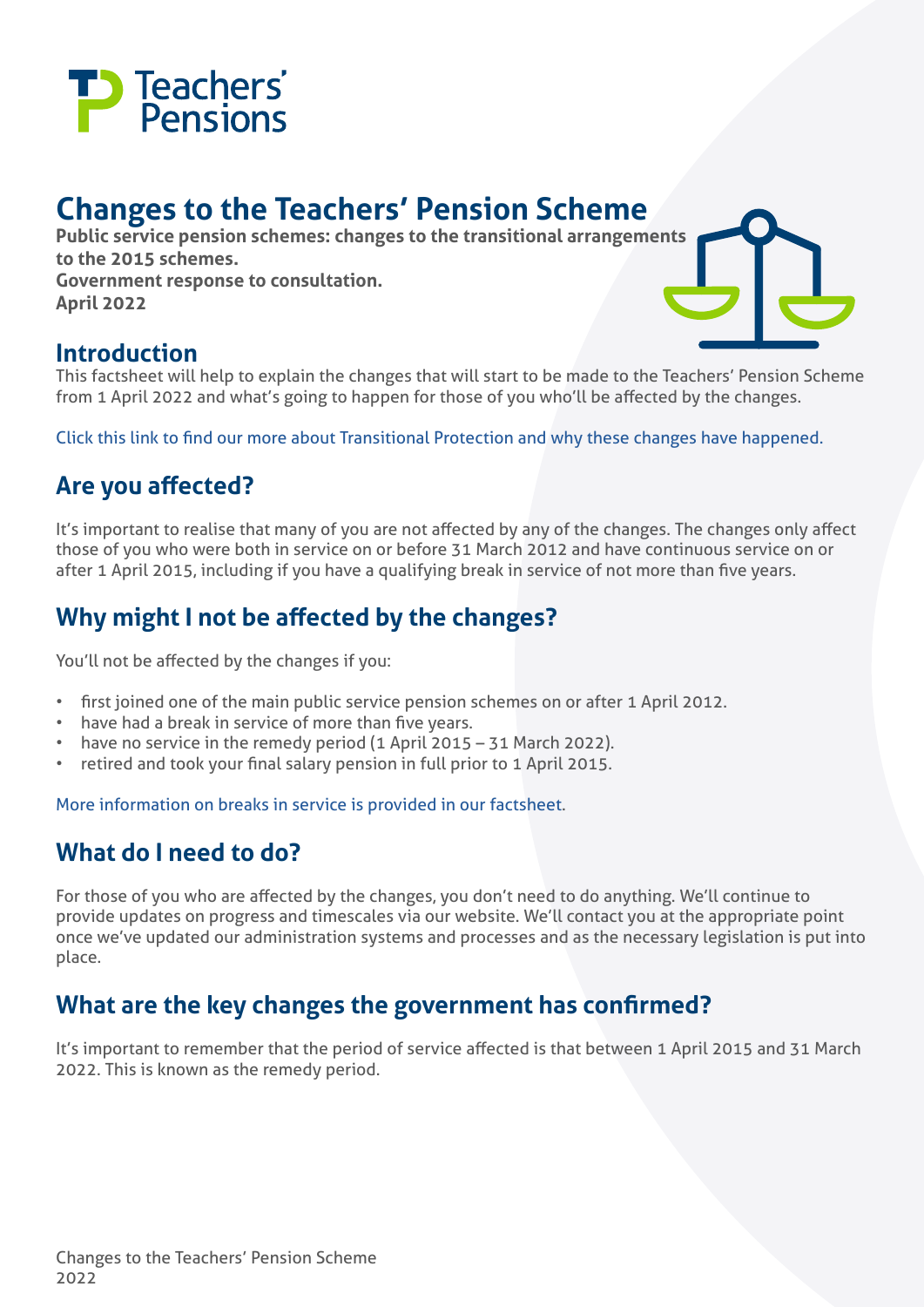

# **What choice will I receive?**

As, for many members, the career average scheme is more beneficial, you'll be given the opportunity to make a choice at retirement as to whether you wish to take final salary (legacy) scheme benefits or career average (reformed) benefits in respect of your service during the remedy period. It cannot be a combination of the two. This is referred to as the Deferred Choice Underpin (DCU). We'll provide sufficient information to enable you to make an informed choice based on what best suits you.

The government has confirmed that this applies both to those who were transitioned into the career average scheme and those of you who remained in the final salary scheme because you had protection. Those of you who have already retired will still be provided with the options and offered the choice about which scheme benefits you wish the pension you have built up in the remedy period to be based on. Once you've made that choice, we'll apply the changes to your pension and backdate any payments if necessary.

# **What does the Scheme look like from 1 April 2022?**

From 1 April 2022, all those who continue in service will only be eligible to do so as members of their respective reformed pension schemes, i.e. those introduced in 2015, and of which many are already members in relation to service from that date. For Teachers' Pensions, this is the career average scheme.

### **What if I am affected and still an active member in the scheme?**

For those of you who built up service in the career average (reformed) scheme during the remedy period, this service will instead be placed in the final salary (legacy) scheme at the end of the remedy period. This must happen to address the discrimination and so all affected members can be treated equally, in line with those older members who remained in the final salary scheme.

### **What if I retired before the introduction of the Deferred Choice Underpin?**

If you retired before the Deferred Choice Underpin (DCU) is implemented and have a period of relevant service between 1 April 2015 and 31 March 2022, you'll be offered a choice once the legislative changes have been made to implement the DCU. The choice will be retrospective and backdated to the point that payment of your pension benefits began.

The legislation that allows schemes to do this is limited in effect. It allows schemes to return those of you who are eligible members and retired from the career average (reformed) scheme to the final salary (legacy scheme) in relation to service after 1 April 2015. It does not however, allow for all consequential matters to be dealt with satisfactorily in all cases. For example, in cases where there are interactions with the tax system.

In all cases if you receive a revised pension award, this will be backdated to the date your pension award relating to the remedy period was originally made.